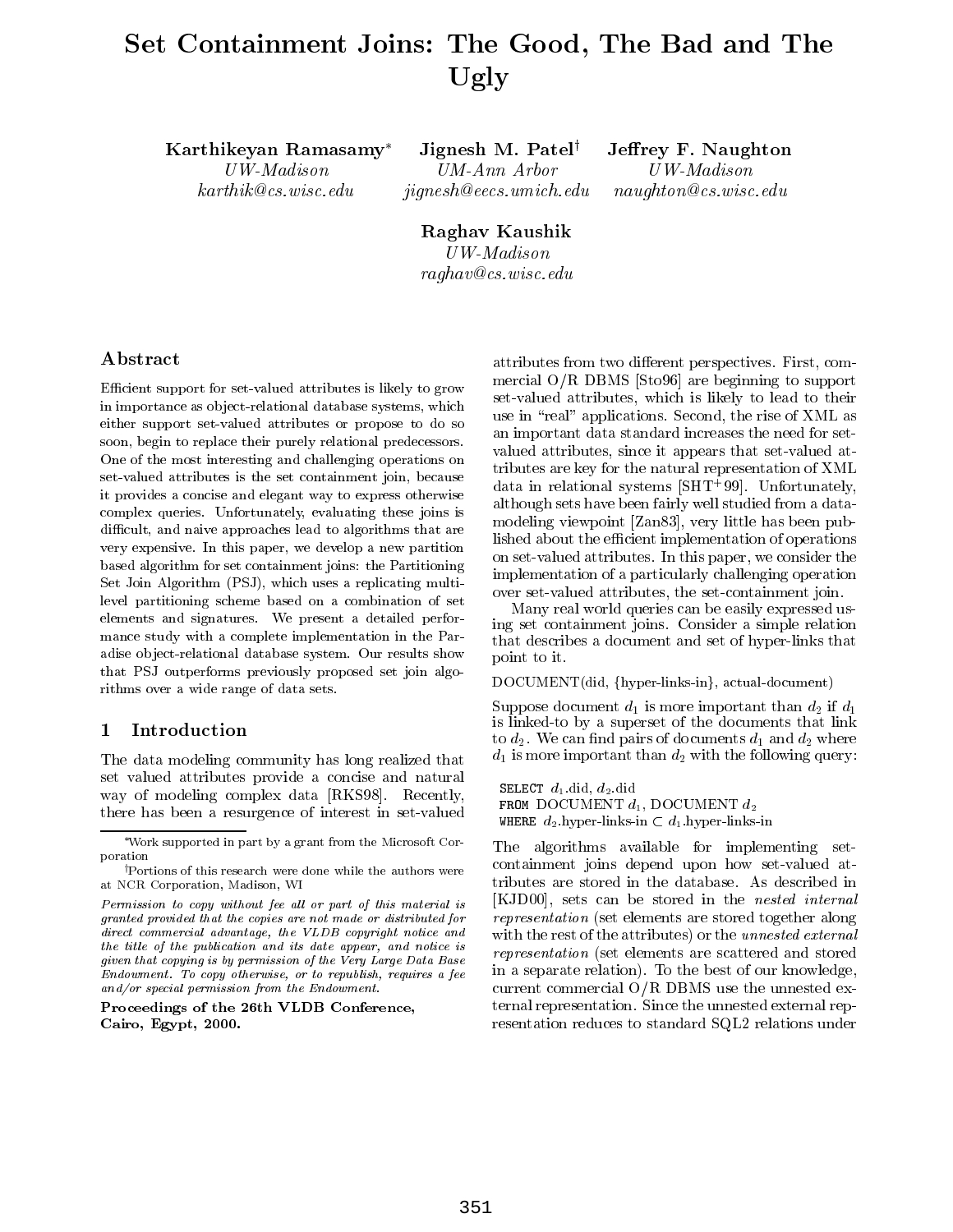the covers, set containment joins on the unnested external representation can be evaluated by rewriting the queries into SQL2 (with no sets) and evaluating these rewritten queries. On the other hand, with the nested internal representation, the most obvious algorithm for 2 evaluating set-containment joins is nested loops. Two questions immediately arise: (1) Are there better algorithms than nested loops? (2) How do these algorithms compare in efficiency with the rewrite in  $SQL2$ approach that is most logical for the unnested external representation?

This paper attempts to answer these questions by proposing a new partition-based join algorithm for set containment joins, which we call PSJ. Partition-based algorithms certainly dominate join algorithms in scalar and spatial domains, so it is natural to suspect that a partition-based algorithm will be the algorithm of choice for set-containment joins.

This paper makes two main contributions. First, it presents the new algorithm PSJ for set containment joins. Second, it includes an extensive performance study of three set containment algorithms: the traditional SQL approach on the unnested external representation, signature nested loops and PSJ on the nested internal representation. Our experience with an implementation in the Paradise object-relational 3.1 database system  $|\mathbf{r}|$  in  $\mathcal{Y}_l$  shows that  $\mathbf{r}$  signicant speedup over both the SQL-based approach and signature nested loops. An added benefit of this algorithm is that, like all partition-based algorithms, it is trivially parallelizable. Finally, our results present a strong case for storing sets in the nested internal form, since PSJ and even signature nested loops outperform the rewritten queries over the unnested external representation.

# 1.1 Related Work

Joins have been studied extensively in relational  $|MIN(0),$  [Bra84],  $|DNU(84),$   $|DNS91|$  and spatial domains  $[LR96]$ ,  $[PD96]$ . Pointer joins for efficiently traversing path expressions in object-oriented databases has also been studied extensively [DLM93], [SC90]. However, there is very little previous work on set containment joins. The only reported work of which we are aware is the work by Helmer and Moerkotte [HM96], [HM97]. These papers investigate nested loops algorithms for computing a set containment join and propose a new signature based hash join. We discuss these algorithms in Sections 3 and 4.2

# 1.2 Paper Organization

The rest of the paper is organized as follows. Section 2 defines the problem of set containment and the notation used in the paper. Various storage representations for sets, the SQL approach and signature nested loops joins are explained in detail in Section 3. The partition based set join algorithm is outlined in Section 4. Section 5 presents a detailed performance study of all the algorithms. The conclusions and future work are presented in Section 6.

# **Problem Definition and Notations**

For the rest of the paper, we consider the two relations  $R(a, \{b\})$  and  $S(c, \{d\})$  containing the set valued attributes  $\{b\}$  and  $\{d\}$  respectively. Since set is a type constructor, attributes  $b$  and  $d$  can be of any arbitrary type and we assume that these types provide an equality predicate that compares the equivalence of two set elements. Also we do not assume any order among the set elements. The set containment join,  $R \bowtie_{\{b\} \subset \{d\}} S$ , pairs tuples in relation R and S such that  $\{b\}$  is subset of  $\{d\}$ . Table 1 describes the notation used in the rest of the paper.

# 3 Previously Proposed Algorithms

Options for algorithms for set containment joins heavily depend on how the set valued attributes are stored in the database. In order to make this paper selfcontained, we briefly discuss the options for storing set-valued attributes.

# **Storage Representations for Sets**

Various representations for sets are possible depending on the following two characteristics: nesting (set elements are clustered or scattered) and location (set elements are either stored with the rest of the attributes internally or vertically partitioned and stored externally). As outlined in [KJD00], the two main representations for sets are:

- $\bullet$  internal: Here the set elements are grouped together and stored with the rest of the attributes in the tuple.
- $\bullet$  Unnested External: In this representation, the set-valued attribute is stored in a separate relation. For each set-valued attribute in a relation, two relations are created: (1) A base relation that stores the other non set-valued attributes and an identier, and (2) An auxiliary relation that stores each element of the set-valued attribute as a tuple with the (corresponding) identifier.

# 3.2 Join Algorithms for Unnested External

If sets are stored in the unnested external representation, set-containment joins can be expressed and evaluated using standard SQL2 constructs. This approach is important to study, because (a) it is the simplest to add to any RDBMS, and (b) perhaps because of (a), to our knowledge the commercial O/R DBMSs all use this approach. As discussed in Section 3.1, in this representation, a relation with a set-valued attribute is decomposed into two relations. A set containment operation can then be expressed using SQL over these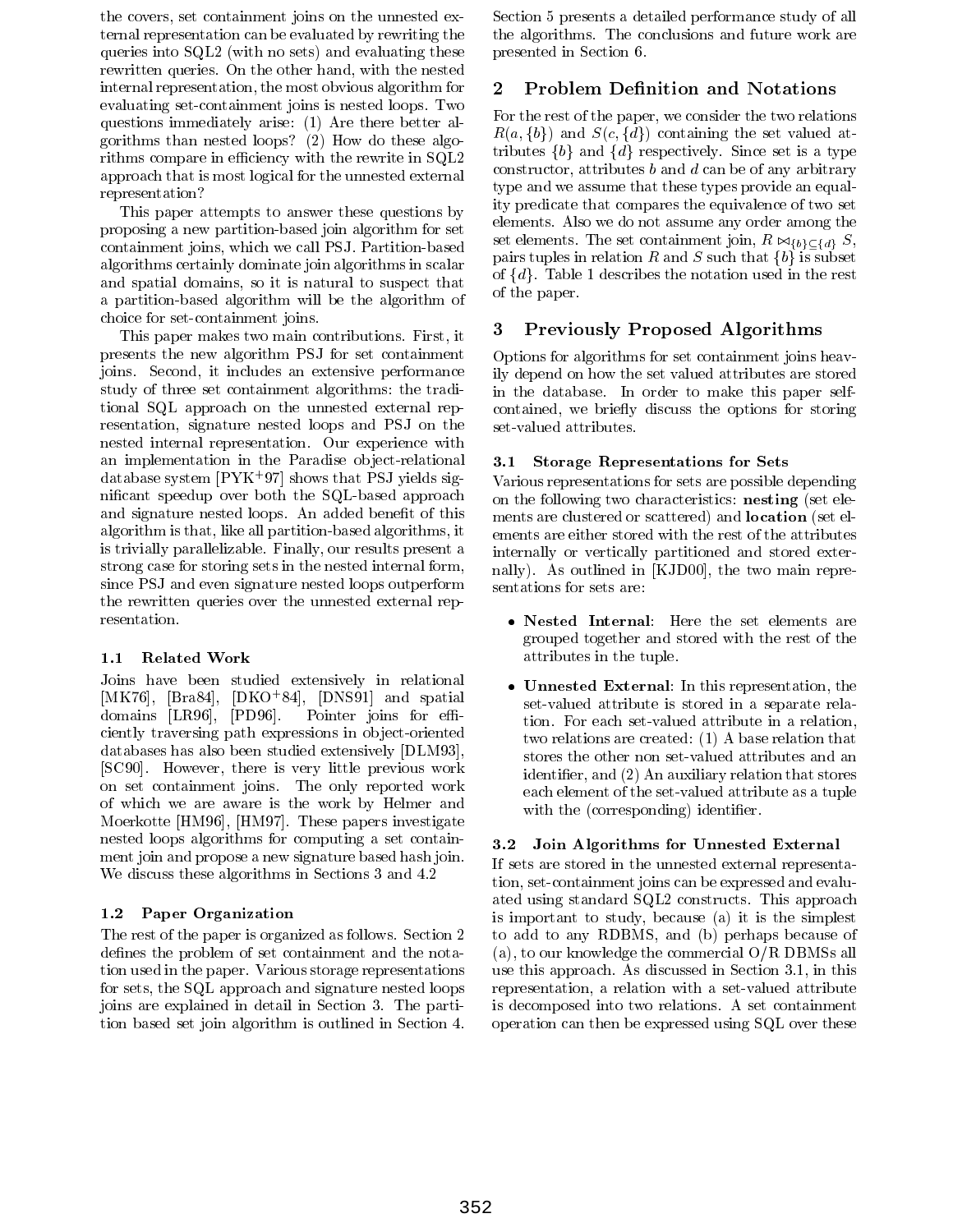| R          | Relation cardinality of $R$ (# of tuples)          |             | Relation cardinality of $S$ (# of tuples)   |  |
|------------|----------------------------------------------------|-------------|---------------------------------------------|--|
| $r_R$      | Average set cardinality of $R$                     | $r_{\rm C}$ | Average set cardinality of $S$              |  |
|            | Selectivity of $R \bowtie_{\{b\} \subset \{d\}} S$ |             | False drops as a percent of $\sigma  R  S $ |  |
| $IO_{seq}$ | Cost of a sequential $I/O$                         | $10_{rand}$ | Cost of a random $I/O$                      |  |





Figure 1: Original and Transformed SQL Queries (excluding final joins for  $a$  and  $c$ )

decomposed relations. If  $R$  and  $S$  are the two relations being joined, and RS and SS are the corresponding decomposed auxiliary set relations, then the original and transformed queries are shown in Figure 1.

The rewritten query involves a correlated nested sub-query and hence it is expensive to evaluate. A possible optimization is to use magic-sets rewriting [SPL96] and transform the original query into the set of queries shown in Figure 2, thus evaluating the inner query only once (as opposed to once for every tuple produced by the outer block). Our experiments show empirically that even this approach performs very poorly unless the set sizes and relation sizes are small; in fact, in many cases, it is so bad that the algorithm can arguably be called "ugly".

#### 3.3 3.3 Signature Nested Loops Algorithm for Nested Internal

The signature nested loops algorithm proposed by [HM97] attempts to reduce the cost of evaluating the containment predicate by approximating sets using signatures and evaluating the join predicate by comparing these signatures. A signature is a fixed length bit vector that is computed by applying a function  $M$  iteratively to every element  $e$  in the set and setting the bit determined by  $M(e)$ . If the containment predicate  $s \subset t$  is to be satisfied for two signatures s and  $t$ , then the following condition is necessary: For an on positions that are set to 1 in signature s, the  $\frac{1}{2}$ corresponding bits in signature t should be set to 1. However, this condition is not sufficient since signatures are only an approximate representation for the 4 set (unless the signature length is equal to the size of the domain of the set). Hence using signatures to evaluate a predicate will yield false drops. The actual sets must be examined to eliminate these false drops.

The signature nested loops algorithm operates in three phases: the signature construction phase, the

proving phase, and the verification phase. During the signature construction phase, the entire relation  $R$  is scanned, and for every tuple  $t_i \in R$ , a signature  $s_i$ is constructed. A triplet (circumstriplet (circumstriplet (circumstriplet) is computed. As in  $\mathcal{O}(100)$ and stored in the state relation relation  $\mathcal{L}$  , here  $\mathcal{L}$  ; here city  $\mathcal{L}$  ; here city  $\mathcal{L}$ is the set cardinality and OID  $\mu$  is the physical records. identier (rid) of the tuple. The same process is repeated for the relation S and an intermediate relation Ssig is created. Next, the algorithm proceeds to the phase, where the tuples of the tuples of Rsignal and Ssignal and Ssignal and Ssignal and Ssignal and Ssignal and are joined. For every pair  $(c_i, s_i, OID_i) \in R_{sig}$  and  $(c_i, s_i, OID_i) \in S_{sia}$ , two conditions must be verified (i)  $c_i \leq c_j$  and (ii)  $s_i \wedge s_j = s_i$ , where the wedge represents the bit-wise and of the two signatures. If both the conditions are satisfactory there the pair (OID) ; OID ) ; is a possible candidate for the result. During the final verification phase, the tuples referred to in the candidate (OI)  $\mathbf{0}$  is a subset of  $\mathbf{0}$  is a subset of  $\mathbf{0}$  is a subset of  $\mathbf{0}$  is a subset of  $\mathbf{0}$  is a subset of  $\mathbf{0}$  is a subset of  $\mathbf{0}$  is a subset of  $\mathbf{0}$  is a subset of  $\mathbf{0}$  is a subse predicate is evaluated on the actual set instances, producing the final result.

The main issue in the signature nested loop join algorithm is reducing the number of false drops to minimize the cost of the verification phase. The false drop probability depends on the number of bits used in constructing the signature. The greater the signature length, the smaller will be the false drop probability. However, larger signatures lead to more bit comparisons per signature, thereby increasing the execution time of the probing phase. Hence, it is necessary that the chosen signature size be such that further increases in the number of bits do not signicantly reduce the false drop probability. Based on the definition of false drop probability, we derive an equation for the optimal signature length  $(F)$  as

$$
F = \frac{-r_S}{\ln\left(1 - \left(\frac{f\sigma}{1 - \sigma(1 + f)}\right)^{1/r_R}\right)}\tag{1}
$$

The detailed derivation is presented in [KJJK00].

Note that even with the signatures of an ideal length, this algorithm compares signatures for every pair of tuples in the cross product of R and S. If R and S each has one million tuples, there are one trillion comparisons. This is discouraging enough to be considered "bad."

# 4 Partitioned Set Join (PSJ)

In this section, we propose a new algorithm for the nested internal representation that is based upon partitioning. In general, partition based algorithms for joins (scalar and spatial) attempt to optimize join execution by partitioning the problem into multiple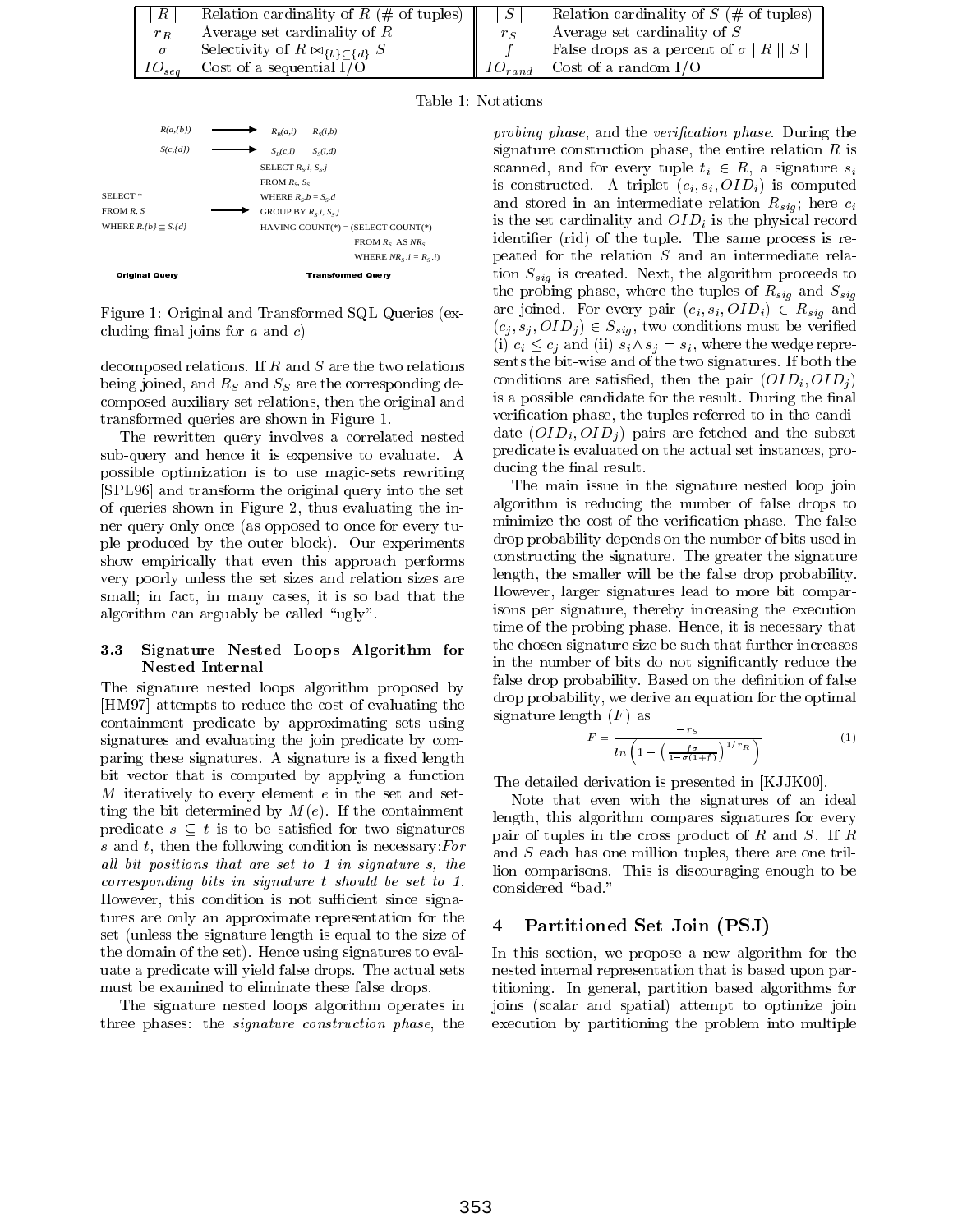| <b>Count Query</b>                                       | <b>Candidate Query</b>                               | <b>Verify Query</b>                                 |
|----------------------------------------------------------|------------------------------------------------------|-----------------------------------------------------|
|                                                          | GROUP BY $R_s$ <i>i</i> , $S_s$ <i>j</i>             |                                                     |
| GROUP BY $R_{S}.i$                                       | WHERE $R_{\rm g} b = S_{\rm g} d$                    | AND $R_{S}S_{S}Tmp.count_{ii} = R_{S}Tmp.count_{i}$ |
| FROM $R_{\rm s}$                                         | FROM $R_s$ , $S_s$                                   | WHERE $R_{S}S_{S}Tmp.i = R_{S}Tmp.i$                |
| SELECT $R_{\rm c}$ <i>i</i> , COUNT(*)                   | SELECT $R_s$ <i>i</i> , $S_s$ <i>j</i> , COUNT(*)    | FROM $R_{S}S_{S}Tmp$ , $R_{S}Tmp$                   |
| <b>INSERT INTO <math>R_{\rm s}Tmp(i, count_i)</math></b> | <b>INSERT INTO</b> $R_{S}S_{S}Tmp(i, j, count_{ij})$ | SELECT $R_sS_sTmp.i, R_sS_sTmp.j$                   |

Figure 2: Magic Sets Rewriting

smaller subproblems using a partitioning function. First, the relation  $R$  is partitioned into  $k$  partitions,  $R_1, R_2, \ldots, R_k$ . Similarly, the relation S is partitioned into  $S_1, S_2, \ldots, S_k$  using the same function. Note that we are using a generalization of the classical definition of partitioning in that one tuple may be mapped to multiple partitions.

The algorithm proposed in this section, called the Partitioned Set Join Algorithm (PSJ), uses a two level partitioning scheme. It operates in three phases:

- Partitioning Phase: Each tuple of R is sent to  $\mathbf{r}_{\text{ithr}}$ exactly one partition based on the first level partitioning function  $h$ . Each tuple of  $S$ , in general, is replicated across multiple partitions using (the same) h.
- $\bullet$  Joining Phase: Each partition of  $R$  is joined at . with its counterpart in  $S$  using a second level partitioning function that operates on signatures. Hence false drops are possible.
- $\bullet$  verification Phase: The tuple pairs that the  $\phantom{00}$  con join phase indicates could join, are compared to remove any false drops.

The subsequent sections describe each of the phases in detail.

# 4.1 Partitioning Phase

This phase uses a partitioning function h that operates on the set elements. The partitioning phase begins by reading the relation  $R$ . For each tuple  $r$  of  $R$ , the following steps are executed

- 1. A 3-tuple (ci ; si ; OIDi) is computed, where ci is the set cardinality, since  $\mathbb{R}$  is the set of the set of the set of  $\mathbb{R}$ instance, and OIDi is the OID of the tuple.
- 2. A random element  $e_R$  is picked from  $r.\{b\}$ .
- 3. The 3-tuple is sent to the partition determined by  $h(e_R)$ .

Observe that the 3-tuple for each tuple of  $R$  is sent only to one partition. Now the relation S is read. For each tuple s of S, the following steps are executed

1. A 3-tuple (ci ; si ; OIDi) is computed.

2. For each element  $e_S \in s.\{d\}$ , the 3-tuple is sent to the partition determined by health determined by health determined by health determined by health determined by h

Note that if  $r.\{b\} \subseteq s.\{d\}$  then the partition determined by  $h(e_R)$  will contain the 3-tuples corresponding to r and s. Hence the algorithm computes containment correctly.

# 4.2 Joining Phase

During the joining phase, each partition of  $R$  is joined with its counterpart in  $S$ . There are various algorithms that could be used in this phase. However, at this point, the tuples in each partition do not carry the actual set instances since they are approximated by signatures. Hence the join algorithm in this phase has to operate directly on signatures. In this phase, we use a partition based in-memory algorithm using signatures.

The joining algorithm works in two steps: the *build*  $step$  and the prove  $step$ . In the build step, an array  $A$ of size equal to the number of bits in the signature is construction and the construction rights are interested and extensive and extensive and extensive and each of  $\sim$  $\overline{z}$  function (circumstrate  $\overline{z}$  ) is reader to the internal matrix of  $\overline{z}$  ,  $\overline{z}$  ,  $\overline{z}$  ,  $\overline{z}$  ,  $\overline{z}$  ,  $\overline{z}$  ,  $\overline{z}$  ,  $\overline{z}$  ,  $\overline{z}$  ,  $\overline{z}$  ,  $\overline{z}$  ,  $\overline{z}$  ,  $\overline{z}$  , set to 1 is chosen randomly from the signature. The 3 tuple is inserted into  $A[m]$ . At the end of first step, the signatures from partition Ri have been partition between partitions of the contract of the contract of the contract of the contract of the contract of the contract of the contract of the contract of the contract of the con

 $\mathcal{D}$  the problem step, partition  $\mathcal{D}$  is step steps step. each 3-tuple (cj  $\Omega$  in  $\Omega$  ) the chain of signature in signature in  $\Omega$ African is examined whenever bit n is set to 1 in set to 1 in sig . The in signal containment predicate is evaluated (as in Section 3.3) for each signature encountered in the chain and the candidate pairs (OIDI) ; OIDI ) are inserted into a temperature porary relation. These candidate pairs potentially satisfy the containment relationship.

This phase of the algorithm is similar to signature hash join (SHJ) proposed in [HM97]. We use a single bit in the signature to determine the array index for R. SHJ in general uses more bits (a partial signature) to determine the array index. For S, SHJ requires all possible subset signatures to be enumerated for a given partial signature to determine the chains to be probed. This enumeration is exponential.

### 4.3 Verification Phase

In the verification phase, we examine the actual  $R$  and S tuples to determine whether they satisfy the join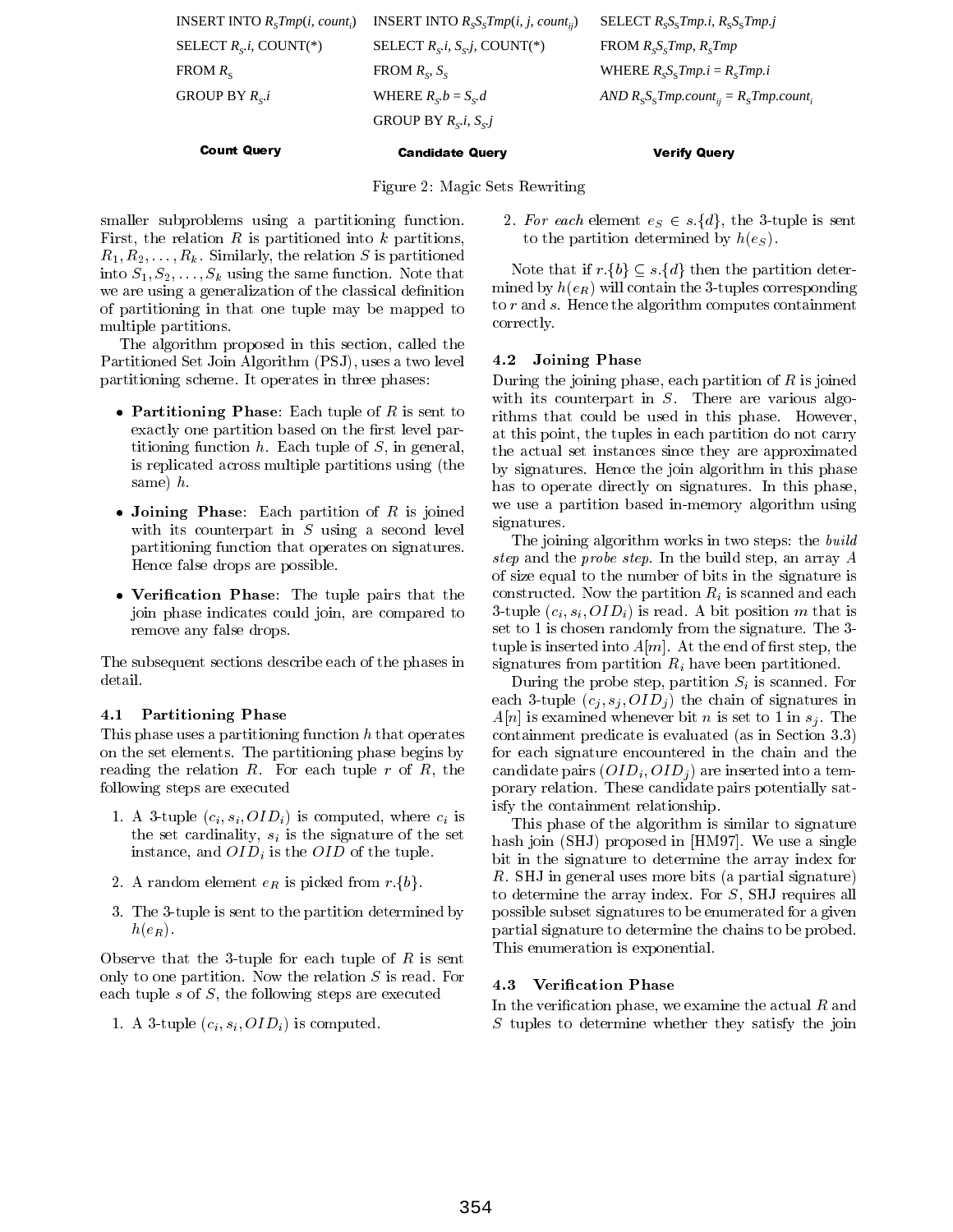condition. The main issues involved in this phase are speeding up set containment verification and avoiding random seeks while fetching the tuples. Refer to [KJJK00] for a full discussion of the techniques used to accomplish these goals.

## 4.4 Estimation of Number of Partitions and Signature Size

The performance of PSJ depends two factors: the number of partitions (PPS) ) and the signature size sizes  $\cup$  ) ) (FPS). The desired number of particles functions functions functions functions functions functions functions functions functions functions functions functions functions functions functions functions functions functions fu pends on two parameters: the average set cardinality and the relation cardinality. Even though the speedup is expected to increase as the number of partitions is increased, in practice, the overhead associated with each partition prevents such unbounded speedup.

In order to estimate the desired number of partitions, we employ a detailed analytical model which accounts for the overheads. Based on this model, we estimate the ideal number of partitions as

$$
P_{P\;SJ} = \left(\frac{\mid R \mid S \mid (1 - (1 - \frac{1}{F})^{rS})}{Z}\right)^{1/3} \tag{2}
$$

 $\sim$  2010  $\sim$  2011  $\sim$  2012  $\sim$  210  $\sim$  210  $\sim$  210  $\sim$  210  $\sim$  210  $\sim$  210  $\sim$  210  $\sim$  210  $\sim$  210  $\sim$  210  $\sim$  210  $\sim$  210  $\sim$  210  $\sim$  210  $\sim$  210  $\sim$  210  $\sim$  210  $\sim$  210  $\sim$  210  $\sim$  210  $\sim$  210  $\$ 

The derivation of this equation is presented in [KJJK00]. The fudge factor  $H$  accounts for various system dependent factors. The fudge factor is likely to vary across systems. For a given system,  $H$  can be determined by choosing a sample set of data and running the algorithm for various partitions.

Since partitioning avoids many redundant comparisons, one can expect the signature size to be lower (when compared to Sig-NL). Also, as the number of partitions is increased the signature size is expected to get lower. We derive an equation for signature size.

$$
(1 - e^{-rs/F_{PSJ}})^{r_R} - \frac{f\sigma P_{PSJ}}{\left(1 - \left(1 - \frac{1}{F_{PSJ}}\right)^{r_S}\right) - \sigma P_{PSJ} - f\sigma P_{PSJ}} = 0 \quad \begin{array}{c} \text{disk} \\ \text{mov} \end{array}
$$

We use bisection method to solve this equation. There is a cyclic dependency between equations (2) and (3). Hence both the equations have to be solved simultaneously. We use these equations to determine the appropriate combination of partitions and signature size in our experiments for PSJ. As we shall see in Section 5.8 and Section 5.9, fortunately the performance curves as a function of the number of partitions and signature size are rather flat. So these equations do not have to be exact for reasonable performance.

# 5 Performance Evaluation

In this section, we evaluate the performance of the three set containment algorithms: the SQL approach for the unnested external representation  $(SQL)$ , and the signature nested-loops (Sig-NL) and PSJ algorithms for nested internal. As a special case, we also ran PSJ with one partition which we call PSJ-1. The special case of one partition is important when applicable, because it has no partitioning overhead. We first describe our implementation of these algorithms and then present results from various experiments designed to investigate the performance of these algorithms under various conditions.

### 5.1 Implementation

Paradise is a shared nothing parallel ob ject-relational system developed at the University of Wisconsin $m$ adison  $|P|YK+37|$ . We implemented sets using the ADT mechanism in Paradise. The set ADT implements a number of set-oriented methods, including: create-iterator, which returns an iterator over the elements of the set; and set operators which are implemented by type specic methods invoked by the query engine when comparison and assignment are performed on sets. For more details on the implementation, refer to [KJD00], [RPN].

 $\gamma$   $\gamma$  tended the optimizer to recognize set containment join We implemented signature-nested loops (Sig-NL) and PSJ as join algorithms in the system, and exoperations in queries. For the SQL approach, magic set optimization was used to rewrite the correlated nested query as shown in Section 3.2. In order to ensure that the optimizer did not choose bad plans, optimal physical plans for each query were fed into the system rather than the queries themselves.

#### **Experimental Setup and Data Generation**  $5.2$

 $\mathcal{S}^{(2)}$  with order  $\mathcal{S}^{(2)}$  and  $\mathcal{S}^{(3)}$  are constantly with a second with a second with a second with a second with a second with  $\mathcal{S}^{(3)}$ In our experiments, the total size of the non set-valued attributes in a tuple was 68 bytes. The average size of each set element was 30 bytes. We ran the experiments on an Intel 333 MHZ Pentium processor with 128MB of main memory running Solaris 2.6. We used a 4GB disk for storing the database volume. The disk was mounted as a raw device. It provided an I/O band-32MB buffer pool. Though this buffer pool size may seem small compared to current trends in memory, we used this value since we wanted to test data sets that were much larger than the buffer pool. As will be seen in the following sections, with this buffer pool size, some experiments take many days to run. Each experiment was run against a cold buffer pool to eliminate the effect of file caching. The data generator for the BUCKY benchmark [CDN+ 97] was modied to generate data synthetically. The data generator takes as input the cardinality of the relations  $R$  and  $S$ , the average cardinality of the set valued attributes in the two relations, the size of the domain from which the set elements are drawn, and a correlation value. For each tuple, the set-valued attribute is generated as follows. First, the data generator divides the entire domain into 50 smaller sub-domains. The set elements are drawn from these sub-domains. Set elements are correlated if they are drawn from the same sub-domain. Correla-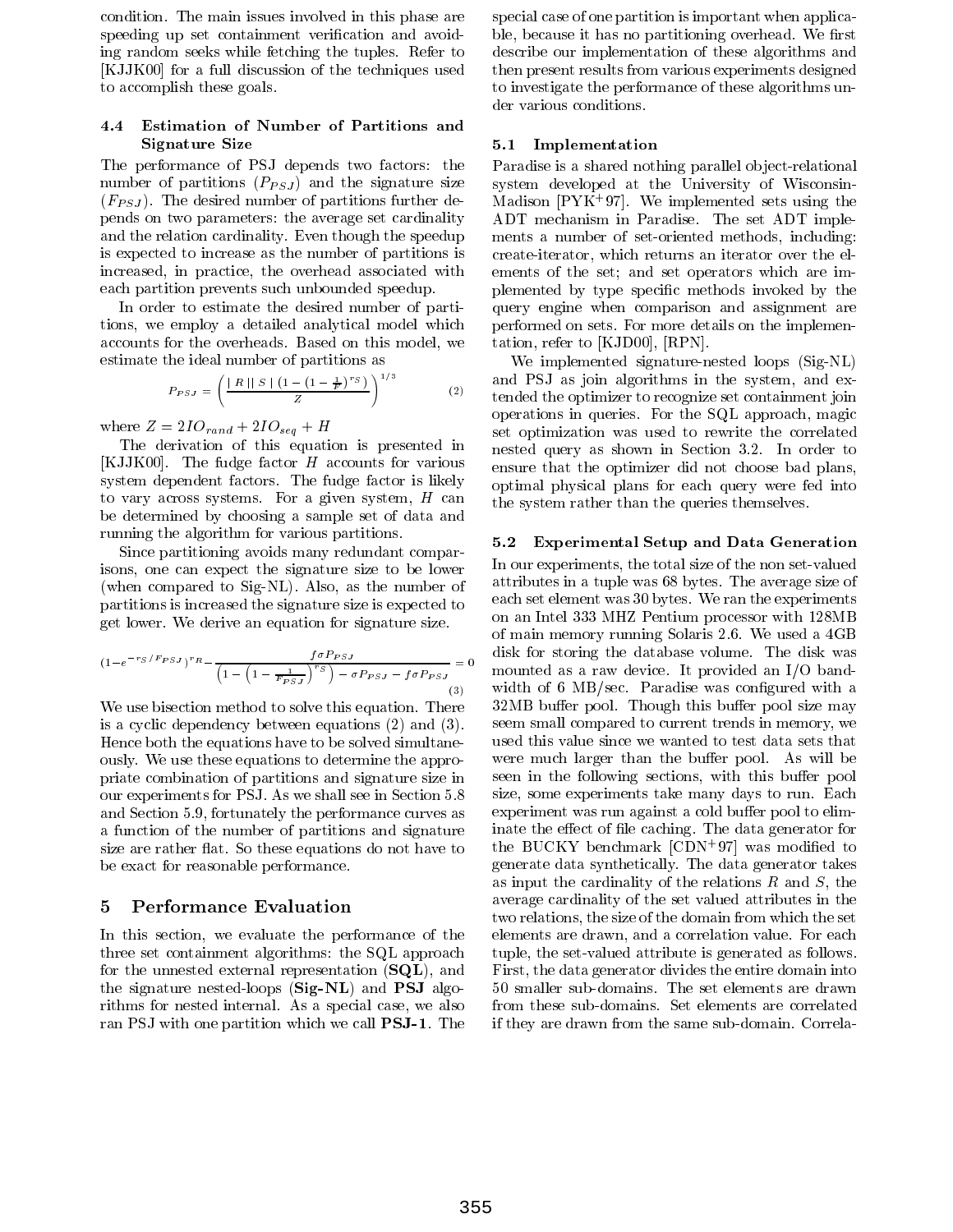

Figure 3: Taxonomy of Set Distributions

tion of a set instance is defined as the percentage of the  $5.5$ set elements that are drawn from a single sub-domain. For example, if the set cardinality is 10, a correlation of 90% implies that 9 set elements are picked from one sub-domain and 1 element is randomly chosen from one of the remaining 49 sub-domains. All the experiments used a correlation of 10% unless otherwise specified. Joining tuples were generated such that every  $R$ tuple joins with exactly one S tuple.

### 5.3 Set Distributions

There are many distributions involving set valued attributes because there are many degrees of freedom:

- $\bullet$  Average set cardinality of relation  $R$  and  $S$
- Relation cardinality of  $R$  and  $S$
- $\bullet$  Size of domain from which the set elements are  $\phantom{1}$   $\phantom{1}$ drawn
- Degree of correlation among the elements.

Each parameter can influence the performance of the containment algorithm. In an effort to reduce the problem space, we restricted ourselves to varying the relation and set cardinalities. Based on these two parameters we have four possible quadrants as shown in Figure 3 and the experiments explore each of the quadrant in detail. We chose the response time as our performance metric.

#### 5.4 Varying Relation Cardinality

In this set of experiments, we investigated the effect of varying the relational cardinality. The domain size was fixed at 10000. Since the join was not symmetric, we further refined the experiments based on different

- **c** as  $\overline{S}$ .<br>**C** The relation cardinalities of R and S are varied and <sup>T</sup> together and the values are kept the same.
	- $\bullet$  The relation cardinality of S is kept constant at  $\overline{P_0}$ . a large value and that of R is varied.
	- $\bullet$  The relation cardinality of K is kept constant at  $_{\text{na}}$ a large value and that of S is varied.

#### 5.4.1 Vary Relation Cardinalites of  $R$  and  $S$

In this experiment, the relation cardinality was var-In this experiment, the relation cardinality was varied for two values of set cardinality: 20 and 120. The results of these experiments are plotted in Figure 4. The numbers for the SQL approach for relation cardinalities greater than 20000 are not included in the figure since these runs took more than 24 hours. The main observation is that PSJ outperforms (or performs as well as) other algorithms consistently over the entire space of relation cardinality. On the other hand, the SQL approach starts getting worse from 10000 on wards. Section 5.5 discusses why the SQL approach performs poorly. Sig-NL and PSJ are analyzed in Section 5.6.

#### 5.5 Performance of the SQL Approach

As seen from Figure 4, the SQL approach performs reasonably well at very small relation and set cardinalities. However, as the relation sizes increase (note the peak at 10000), the response time increases rapidly. The cost breakdown of the SQL approach shows that most of the time is dominated by candidate generation query.

- $\bullet$  The input to the joins are two large set relations RS and SS .
- $\bullet$  The number of intermediate tuples generated as a result of the join is also large.
- $\bullet$  The number of groups generated from the aggregate operator is also large.

For a detailed cost breakdown of SQL approach, refer the expanded version of the paper [KJJK00]. Because of the aforementioned problems and consequent performance degradation, the SQL approach is not considered in the remaining sections.

#### 5.6 Sig-NL Vs PSJ

The individual cost breakdown of these algorithms is shown in Figure 5, Figure 6 and Figure 7.

In general, the cost of these algorithms consists of three components: partitioning cost, comparison cost and verication cost. The cost of Sig-NL and PSJ-1 do not have any partitioning cost. The cost of Sig-NL can be broken down into signature creation cost (labeled as Rsig-creat and Ssig-creat in the graphs), join cost (labeled as Sig-join) and sort and verify costs (labeled as Sort and Verify). The cost of PSJ-1 is broken down into build cost (labeled as R-build), probe cost (labeled as S-probe), and sort and verify costs (labeled as Sort and Verify). The cost of PSJ is broken into partition creation and deletion cost (labeled as Part-creat and Part-delete), partition cost (labeled as Spart-time and Rpart-time), join cost (labeled as Part-join) and sort and verify costs (labeled as Sort and Verify). The comparison cost is high in Sig-NL. It decreases in PSJ-1 and is least in PSJ.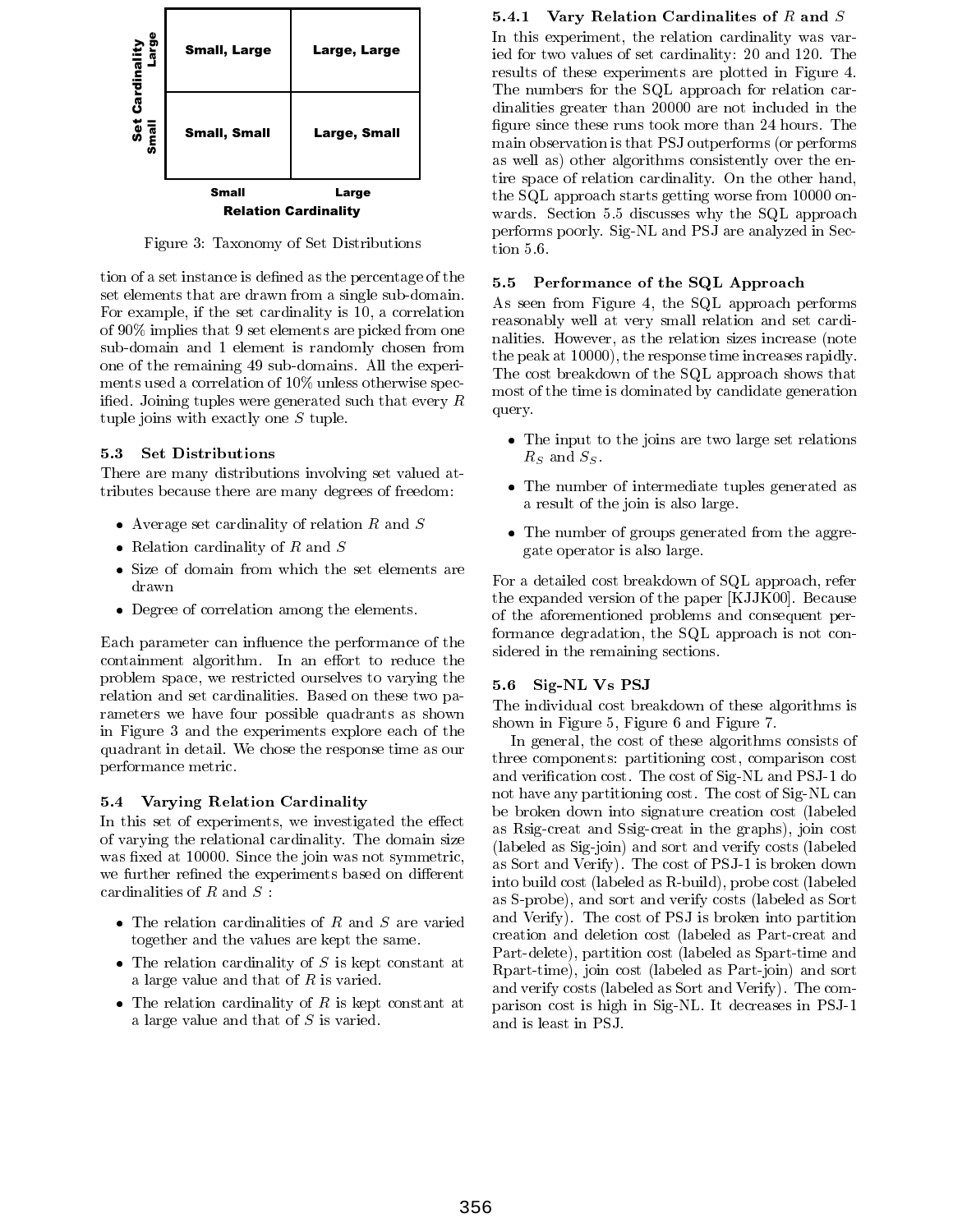

Figure 4: Varying Relation Cardinalities

The first observation is that PSJ outperforms PSJ-1 and Sig-NL consistently as seen from Figure 4. Sig-NL spends most of its execution time in comparing the signatures (see Figure 5), whereas the execution time of PSJ-1 is dominated by the signature probing cost (see Figure 6). Looking at Figure 7, we observe that the cost in PSJ is distributed across the partitioning, signature joining and the verification costs. Partitioning reduces the signature comparisons, but requires a partitioning phase. For PSJ to perform well the reduction in the number of comparisons from partitioning should be signicant, and the partitioning cost should not be too high. The reduction in number of comparisons is dominant at higher relation cardinalities as seen in Figure 6 and Figure 7 (compare Part-Join in PSJ with S-probe in PSJ-1 and Sig-Join in Sig-NL). Hence PSJ consistently performs better at higher relation cardinalities. For lower relation cardinalities, the cost gained by avoiding unnecessary comparisons is not high.

The second observation is that the gap between PSJ and the rest is smaller for set cardinality of 120. This is because the partitioning cost is higher for larger set cardinalities. In addition, the comparison cost also increases because of replication. Another contributing factor is the requirement of large signature sizes for lower set cardinalities of  $R$ . This unexpected phenomenon occurs because the probability that a given set instance in  $R$  joins with some set instance in  $S$  increases as its cardinality decreases. Hence in order to keep the false drops minimum, an increase in the signature size is required. For example, in Sig-NL when the relation cardinality of R (and S) was 25000, the required signature size was 181 bits for a set cardinality of 20 while it was 104 bits for a set cardinality of 120. This larger signature size has a much greater impact on Sig-NL and PSJ-1. Note however that as the av-<br>5.8 erage set cardinality of S increases, the signature size increases as expected.

The third observation is that PSJ-1 outperforms

Sig-NL consistently. This is expected since several unnecessary comparisons are eliminated. Quantitatively, for a set cardinality of 20 and relation cardinality of 25000, Sig-NL requires 625 million comparisons whereas PSJ-1 requires only 80 million comparisons. When the set cardinality is 120, the number of comparisons increases since the expected number of bits set to 1 in the signature increases thereby causing more chains to be examined for a given set of S. Hence the performance gap between the two decreases.

We also conducted experiments where the cardinality of one relation was fixed and the other was varied. The trends observed were the same.

### Varying Set Cardinality

In this experiment, we varied the set cardinality for two different relation cardinalities: 20000 and 100000 to explore the quadrants of small and large relation cardinalities. The signature size for Sig-NL and PSJ-1 and the number of partitions for PSJ were chosen using equations  $(2)$  and  $(3)$ . The domain size was set at 10000. The results are plotted in Figure 8 and the cost breakdown of PSJ-1 and PSJ are shown in Figure 9 and Figure 10.

For a given relation cardinality, as the set cardinality increases, the gap between PSJ and the rest diminishes. In fact for a relation cardinality of 20000 when the set cardinality is 160, PSJ-1 marginally outperforms PSJ. This is because the partitioning cost increases rapidly with increasing set cardinality as seen in Figure 10. This happens because more partitions are required and replication is higher. At the larger relation cardinality of 100000, the set cardinality threshold beyond which PSJ-1 outperforms PSJ increases as expected.

### **Effect of Signature Size**

In this experiment, we study the effect of signature size on the performance of Sig-NL and PSJ. Both algorithms use signatures for producing an intermediate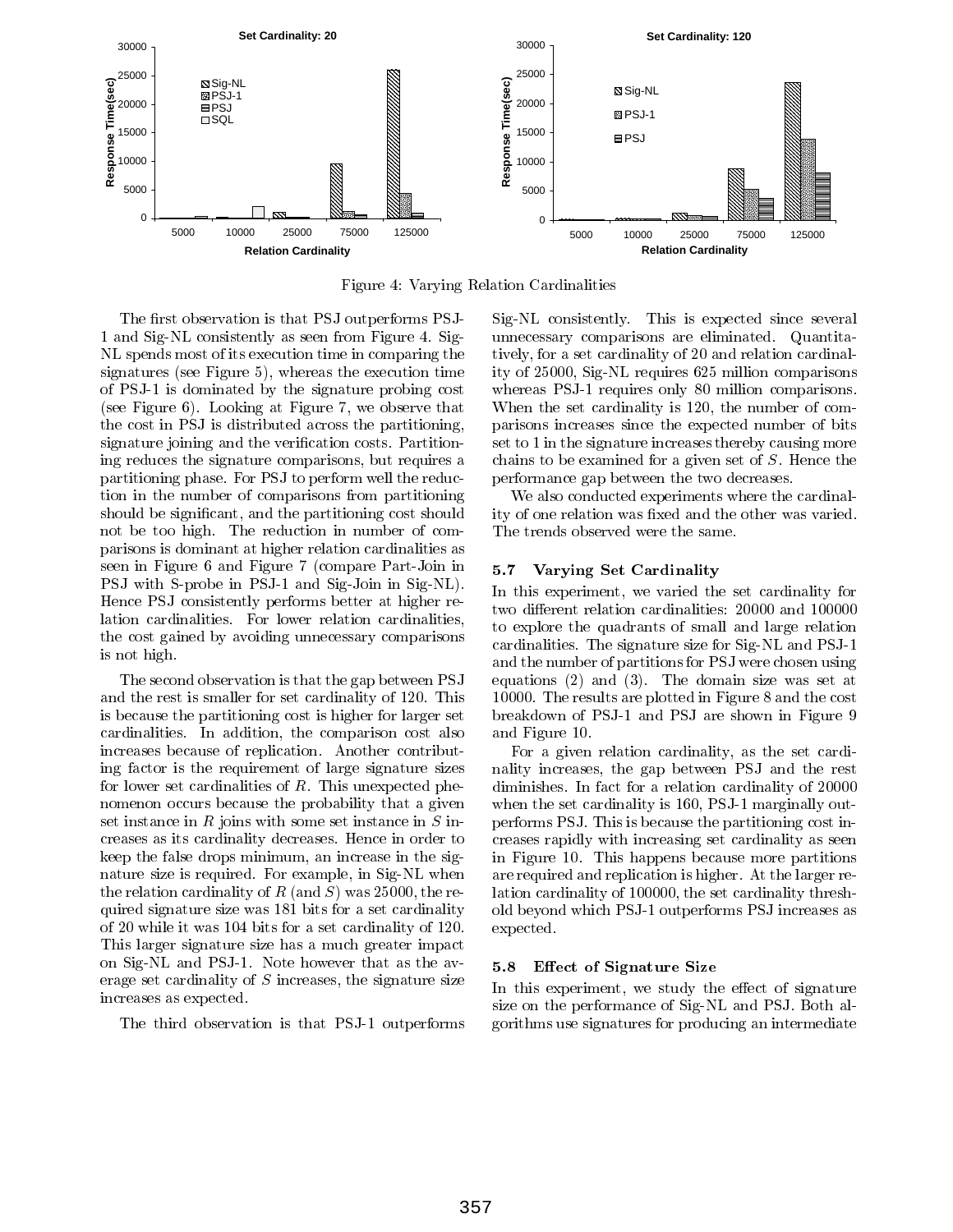

Figure 5: Cost Breakdown for Sig-NL



Figure 6: Cost Breakdown for PSJ-1



Figure 7: Cost Breakdown for PSJ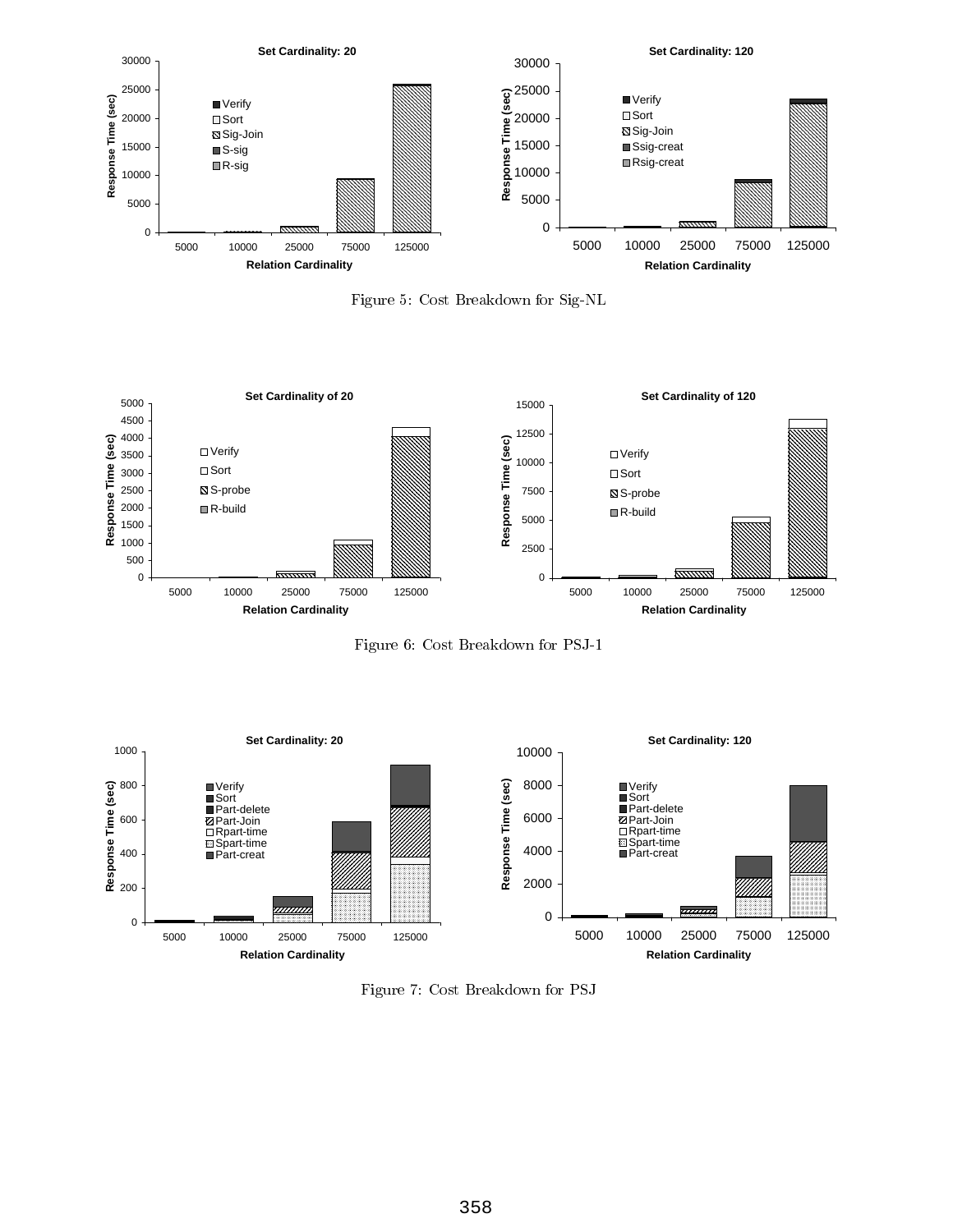





Figure 9: Cost Breakdown for PSJ-1



Figure 10: Cost Breakdown for PSJ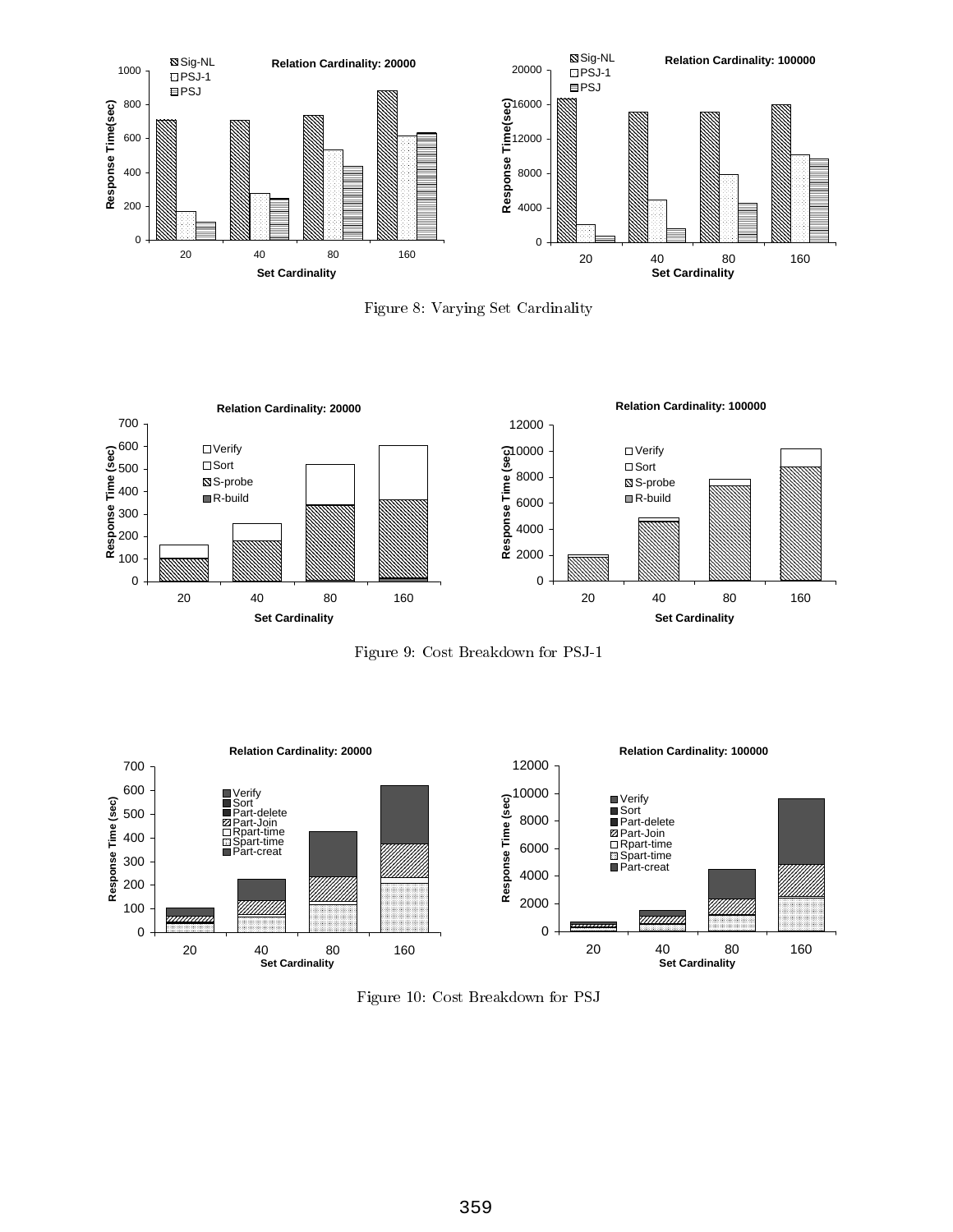

Figure 11: Effect of Signature Size

candidate set of result. As noted in Section 3.3, the number of false drops in the candidate set is influenced by the size of the signature. Hence the choice of signature size is important both in Sig-NL and PSJ. For this experiment, we used a relation cardinality of 20,000 for both R and S, an average set cardinality of 10 for R, and average set cardinality of 20 for S. The size of domain was fixed at 10,000. For PSJ, we used the optimal number of 42 partitions, as predicted by equation (2). The result of this experiment is plotted in Figure 11.

The first observation is that for smaller signature sizes, Sig-NL is very expensive. This is because many elements in the domain hash to the same bit, thereby increasing the false drops. Such an increase in the false drops increases the time of the verification phase. As the signature size increases, the number of false drops reduces and hence the performance of Sig-NL improves. However, after a signature size of 80, increasing the signature length does not cause any significant improvement in the performance of Sig-NL. The second observation is that PSJ is relatively immune to the signature size. This is because partitioning reduces the number of false drops.

For this data set, the signature size for Sig-NL predicted by equation (1) was 173 bits. For PSJ with 42 partitions, the signature size predicted by equation  $(3) = 5.10$ was 116 bits. Given the flatness of the PSJ curve, it is not important to get the signature size exactly right.

### 5.9 Effect of Increasing Partitions in PSJ

In this experiment, we study the effect of the number of partitions on the performance of PSJ. The relation cardinality of both relations was set at 20,000 and the set cardinality was set at 120. The set elements are drawn from a domain size of 10000. An appropriate combination of partitions and signature size was used as determined by equations (2) and (3). The results of this experiment is shown as the first graph in Figure 12. It shows the breakdown of total cost: partition creation and deletion times (the time to create and delete the

partition files in SHORE, the storage manager used in Paradise), partition time (the time taken to insert tuples into the partition files), join time, sort time and verification time. From this figure, we observe that PSJ has three phases: the first phase, in which the total cost decreases gradually as the number of partitions is increased; the second phase in which the total cost is approximately constant; and the third phase in which the total cost starts increasing as the number of partitions becomes very large.

In order to further investigate the sharp increase in partitioning overhead, we plot both the total number of pages generated by the algorithm and the actual number of pages that the system uses (see the second graph in Figure 12. The actual number of pages generated by the system counts the number of disk pages that were created by the algorithm. This number is higher than the number of pages generated by the algorithm as it includes the per-tuple overhead, and the overhead due to fragmentation. The storage manager allocates pages in extents (a group of pages) and fragmentation occurs when there are unused pages in the extent. The graph shows that as the number of partitions increases, there is a corresponding increase in the size of the data generated (because of the increased replication of  $S$  tuples). However, the replication of each tuple is bounded by the set cardinality, and, consequently the increase in the amount of data generated slows down after 64 partitions. However, the actual number of pages required still continues increasing rapidly because of fragmentation. In addition, other costs like the the number of buffer pool pins and unpins, the cost of creating and deleting the partitions also increases with the number of partitions. Thus, the partitioning overhead increases sharply when the number of partitions is large. This experiment shows that the number of partitions has a critical impact on the performance of PSJ. The equation (2) can be used to estimate a reasonable number of partitions. For set cardinality of 120, the number of partitions chosen by the equation was 70.

### Disk Space Requirements

Here we investigate the size of the intermediate space required for Sig-NL and PSJ. We do not consider PSJ-1 since it is an in-memory algorithm. We ran two experiments to examine the disk space requirements. In the first experiment, we set the relation cardinalities to 100,000 and varied the set cardinality, and in the second experiment, we set the set cardinality to 120 and varied the relation cardinalities. The results of these two experiments are plotted in Figure 13 and Figure 14 respectively. In these two figures, we plot the number of pages generated by each algorithm (labeled as Sig-NL-Gen and PSJ-Gen in the graphs) and the actual number of pages created on disk (labeled as Sig-NL-Actual and PSJ-Actual). The main observation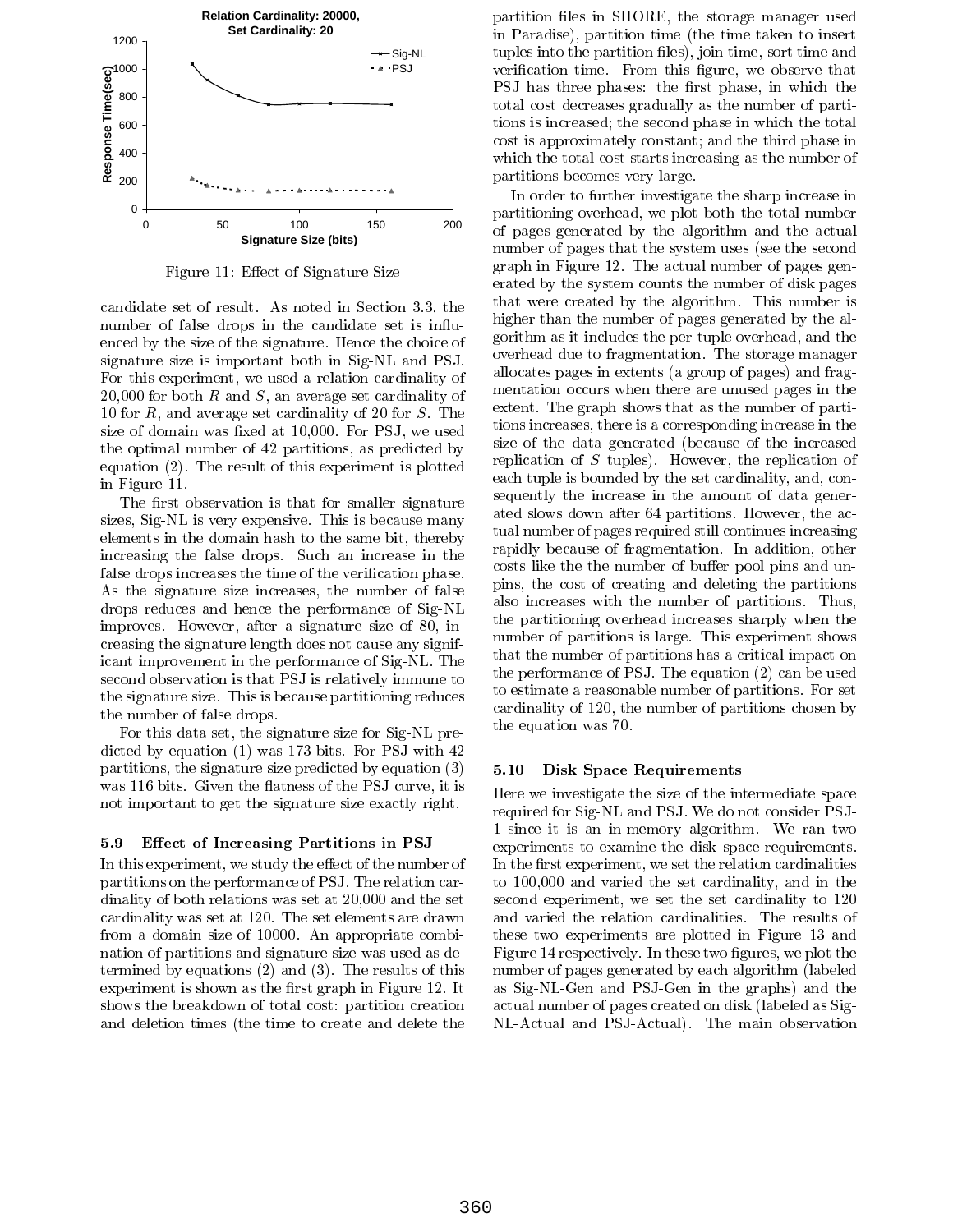

Figure 12: Effect of Increasing Partitions and Fragmentation for Set Cardinality of 120





Figure 13: Disk Space, Varying Set Cardinality

is that Sig-NL requires much less storage than PSJ as expected. The number of pages required by Sig-NL varies slightly because of the variation in signature size. Since the number of pages required by Sig-NL is so low, there is a high probability that these pages will remain in the buffer pool during the operation of the algorithm. PSJ on the other hand requires a large amount of intermediate storage that steadily increases as the cardinality increases. This behavior in PSJ is caused by the following two factors: a) the number of times the 3-tuple (as described in section 4.1) is replicated increases as set cardinality increases and b) the number of tuples per partition increases as the relation cardinality increases.

For large data sets, the memory requirement for PSJ-1 is very high since the entire set of  $R$  signatures has to be accommodated. On the other hand, Sig-NL and PSJ adapt themselves to available amount of memory. Hence they are well suited to a multi-user environment.

#### 6 6 Conclusions and Future Work

This paper investigates algorithms for computing a set containment join. These algorithms cover two possible

Figure 14: Disk Space, Varying Relation Cardinality

implementations of set valued attributes: the unnested external representation and the nested internal representation. The unnested external representation is used by commercial O/R DBMSs for implementing set-valued attributes. In this case, set containment join is implemented using a standard SQL2 query. For the nested internal representation, this paper considers two algorithms. The first is a variation of nested loops (Sig-NL) that uses signatures to speed up the evaluation of the join predicate. The second algorithm is PSJ, a new partition based algorithm that is proposed in this paper. This algorithm is based on a two level partitioning scheme by using set elements to partition relation R and replicate relation S. Within each partition, it uses an in-memory algorithm based on partitioning of signatures.

This paper also presents a detailed performance study of the three algorithms. The performance space of these algorithms is summarized in Figure 15. For small data sets and small set cardinalities, PSJ works well. The SQL approach and Sig-NL performs reasonably well for extremely small data sets and small set cardinalities; however, as the relation or the set cardinality size increases the performance degrades very